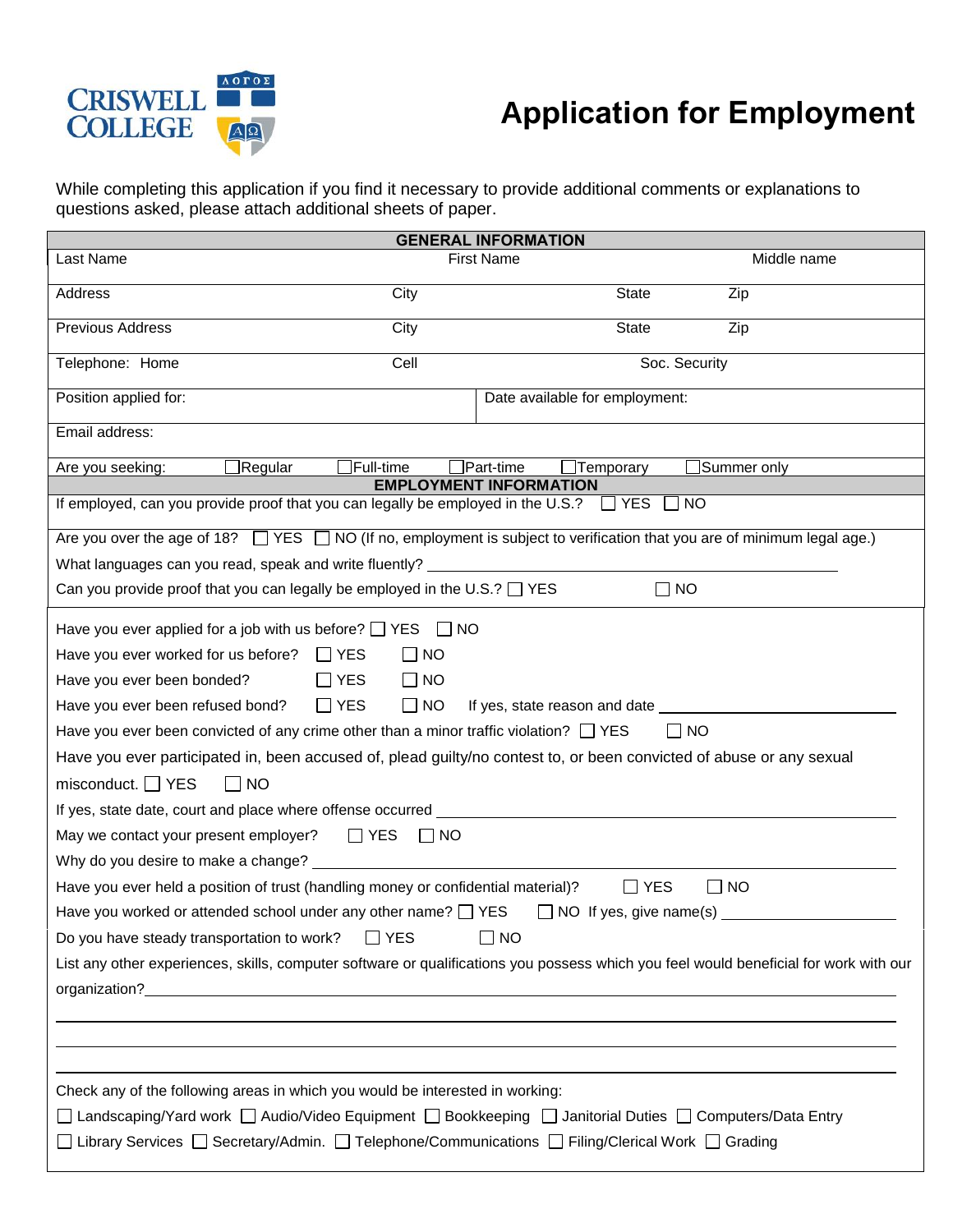| <b>EDUCATION INFORMATION</b>                                                                                                                                        |                                                |              |              |                                    |                                                                                                                      |  |  |  |
|---------------------------------------------------------------------------------------------------------------------------------------------------------------------|------------------------------------------------|--------------|--------------|------------------------------------|----------------------------------------------------------------------------------------------------------------------|--|--|--|
|                                                                                                                                                                     | Hours completed towards degree: ______________ |              |              |                                    |                                                                                                                      |  |  |  |
|                                                                                                                                                                     |                                                |              |              |                                    |                                                                                                                      |  |  |  |
| <b>PRIOR WORK RECORD (Start with most recent or present employer)</b>                                                                                               |                                                |              |              |                                    |                                                                                                                      |  |  |  |
|                                                                                                                                                                     |                                                |              |              |                                    | PLEASE COMPLETE THIS SECTION EVEN IF YOU PLAN TO ATTACH A RESUME. List your last three employers, beginning with the |  |  |  |
| most recent. Account for all periods of time including military service and periods of unemployment.<br>Prior Work Record (Start with name of most recent employer) |                                                |              |              |                                    |                                                                                                                      |  |  |  |
|                                                                                                                                                                     |                                                |              |              |                                    |                                                                                                                      |  |  |  |
|                                                                                                                                                                     |                                                |              |              |                                    |                                                                                                                      |  |  |  |
|                                                                                                                                                                     |                                                |              |              |                                    |                                                                                                                      |  |  |  |
| Telephone: ______________________                                                                                                                                   |                                                |              |              |                                    |                                                                                                                      |  |  |  |
| Status: □ Full-time □ Part-time □ Temp                                                                                                                              |                                                |              |              |                                    |                                                                                                                      |  |  |  |
|                                                                                                                                                                     |                                                |              |              |                                    |                                                                                                                      |  |  |  |
|                                                                                                                                                                     |                                                |              |              |                                    |                                                                                                                      |  |  |  |
|                                                                                                                                                                     |                                                |              |              |                                    |                                                                                                                      |  |  |  |
| <b>Prior Work Record</b>                                                                                                                                            |                                                |              |              |                                    |                                                                                                                      |  |  |  |
|                                                                                                                                                                     |                                                |              |              |                                    |                                                                                                                      |  |  |  |
|                                                                                                                                                                     |                                                |              |              |                                    |                                                                                                                      |  |  |  |
|                                                                                                                                                                     |                                                |              |              |                                    |                                                                                                                      |  |  |  |
| Status: □ Full-time □ Part-time □ Temp                                                                                                                              |                                                |              |              |                                    |                                                                                                                      |  |  |  |
|                                                                                                                                                                     |                                                |              |              |                                    |                                                                                                                      |  |  |  |
|                                                                                                                                                                     |                                                |              |              |                                    |                                                                                                                      |  |  |  |
|                                                                                                                                                                     |                                                |              |              |                                    |                                                                                                                      |  |  |  |
| <b>Prior Work Record</b>                                                                                                                                            |                                                |              |              |                                    |                                                                                                                      |  |  |  |
|                                                                                                                                                                     |                                                |              |              |                                    |                                                                                                                      |  |  |  |
|                                                                                                                                                                     |                                                |              |              |                                    |                                                                                                                      |  |  |  |
|                                                                                                                                                                     |                                                |              |              |                                    |                                                                                                                      |  |  |  |
| Status: $\Box$ Full-time $\Box$ Part-time $\Box$ Temp                                                                                                               |                                                |              |              |                                    |                                                                                                                      |  |  |  |
|                                                                                                                                                                     |                                                |              |              |                                    |                                                                                                                      |  |  |  |
| Duties performed:                                                                                                                                                   |                                                |              |              |                                    |                                                                                                                      |  |  |  |
| Supervisor's Name<br>Your job Title: _______________                                                                                                                |                                                |              |              |                                    |                                                                                                                      |  |  |  |
| Reason for leaving<br>May we contact the employers listed above? $\Box$ YES $\Box$ NO                                                                               |                                                |              |              | If no, indicate which one and why. |                                                                                                                      |  |  |  |
| <b>REFERENCES</b>                                                                                                                                                   |                                                |              |              |                                    |                                                                                                                      |  |  |  |
| List those familiar with your job performance, personal characteristics and spiritual commitment who have known you a MINIMUM OF ONE<br>YEAR. DO NOT LIST RELATIVES |                                                |              |              |                                    |                                                                                                                      |  |  |  |
| Name                                                                                                                                                                | Years Known                                    | Relationship | Organization | City, State                        | Phone number                                                                                                         |  |  |  |
|                                                                                                                                                                     |                                                |              |              |                                    |                                                                                                                      |  |  |  |
|                                                                                                                                                                     |                                                |              |              |                                    |                                                                                                                      |  |  |  |
|                                                                                                                                                                     |                                                |              |              |                                    |                                                                                                                      |  |  |  |
|                                                                                                                                                                     |                                                |              |              |                                    |                                                                                                                      |  |  |  |
|                                                                                                                                                                     |                                                |              |              |                                    |                                                                                                                      |  |  |  |